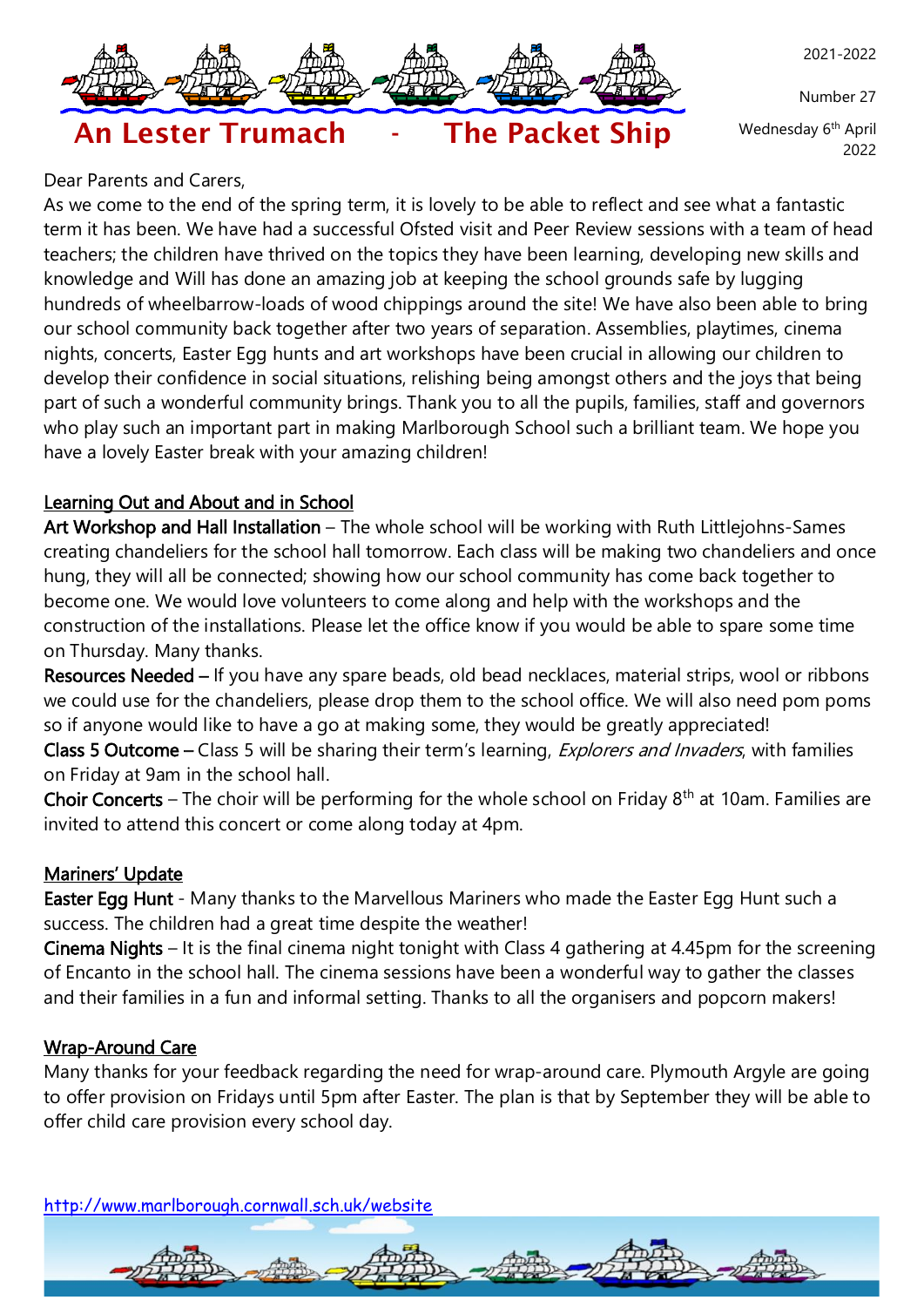#### Current Vacancies

We have one vacancy on the Cornwall Council website.

This is for a cleaner for 10 hours a week during term time; more information and an application form can be found by following this link:<http://d.rfer.us/CORNWALLS802Iw>

#### Dates for the Diary

**Wednesday 6<sup>th</sup> April** – Class 6 to BF Adventure all day **Wednesday 6<sup>th</sup> April** – Class 5 to Maritime Museum all day Thursday 7<sup>th</sup> April – Art Workshops; helpers invited! Friday 8<sup>th</sup> April – Class 5 'Explorers and Invaders' Outcome at 9am Friday 8<sup>th</sup> April – Last day of Spring Term Monday 25<sup>th</sup> April – INSET day Tuesday 26<sup>th</sup> April – Back to school



#### Easter Holiday Ideas

**Kids Easter holiday workshops with Jade and Stacy at Embrace Dance Fitness**

Embrace dance fitness are offering a range of workshops throughout the Easter holidays to fill your days with fun. Please book a space with us as these classes have limited numbers to ensure maximum fun. Non members -£7

☀️Monday 11th April 10:30 - 12pm Cheerleading Age 8+ **終Monday 11th April 1pm-2pm** Cheerleading Age 5-7 Tuesday 12th April 1:30-2:30pm Princess disco Age 4-6 ⛅️Thursday 14th April 1.30-2.30pm Yoga aged 5-11 Wednesday 20th April 10:30-12pm Hip Hop Age 5-11 ☔️Thursday 21st April 1.30-2.30 pm Yoga aged 5-11 Friday 22nd 10:30-12pm Musical Theatre Age 6+ Kids Membership -

Kids memberships are available at  $£25$  a month; your child then has access to all clubs including, Princess Playtime, Hip Hop, Cheerleading and Yoga.

<http://www.marlborough.cornwall.sch.uk/website>